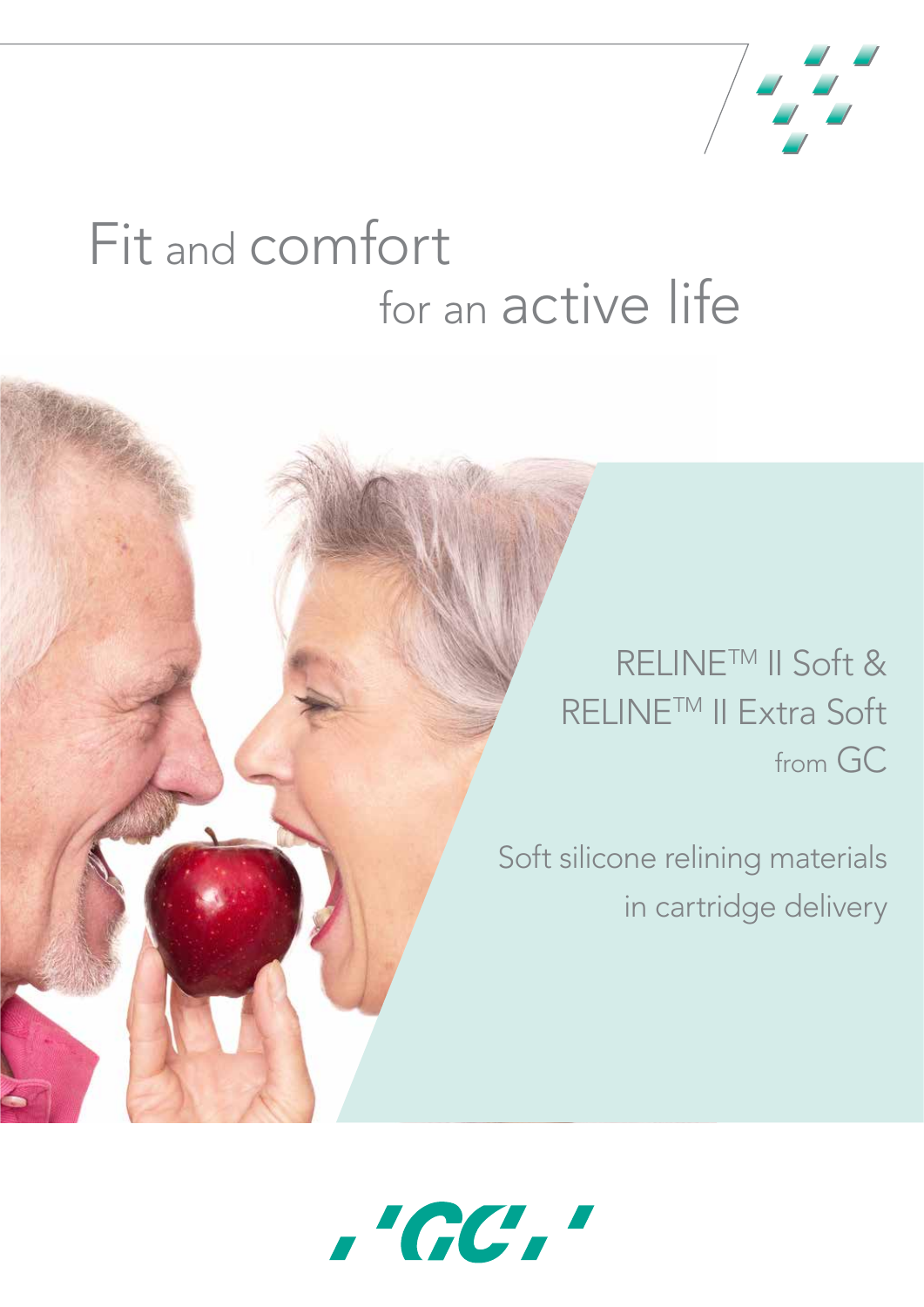## Fit, function and comfort to keep on smiling

Irritation, extractions or implant placement will lead to changes in soft and hard tissues and it will be needed to adapt the dentures to those new local conditions.

Because elderly patients are getting healthier and stay active longer, they want to be able to continue smiling, speaking and enjoying eating at all times; even when wearing dentures.

Reline II Soft and Extra Soft from GC have been designed to create a soft layer between the denture and the mucosa which will support healing, maintain comfort and function for weeks and up to several months.



*Pictures courtesy of Dr D. Garcia-Baeza, Spain*

### An easy-to-apply silicon liner in cartridge delivery

The material's ideal viscosity makes it flow under pressure, adapting nicely to all anatomical details.

Its improved trimming ability makes the ultimate finishing of margins even easier.

### Long lasting comfort and gentle relief for your patients

With RELINE II, temperature will not increase during setting, resulting in more comfort for your patients.

The material remains smooth and odorless and maintains its dimensional stability and elasticity for weeks or months. The result? A durable & convenient solution for denture patients.

### Strong adhesion, yet easy to maintain and adapt

The enhanced composition of GC RELINE II Primer for resin provides strong adhesion to the denture for a longer time. However, this strong adhesion does not make it any less flexible.

You can add material within 3 months after the first application, to adapt to changes of the mucosa and bone. The new GC RELINE II Remover for resin makes it possible to remove the relining layer and replace it very quickly.



Improved trimming ability for a better finition of margins



Protection of margins with Reline II finishing material



GC RELINE II Primer for resin



GC RELINE II Remover for resin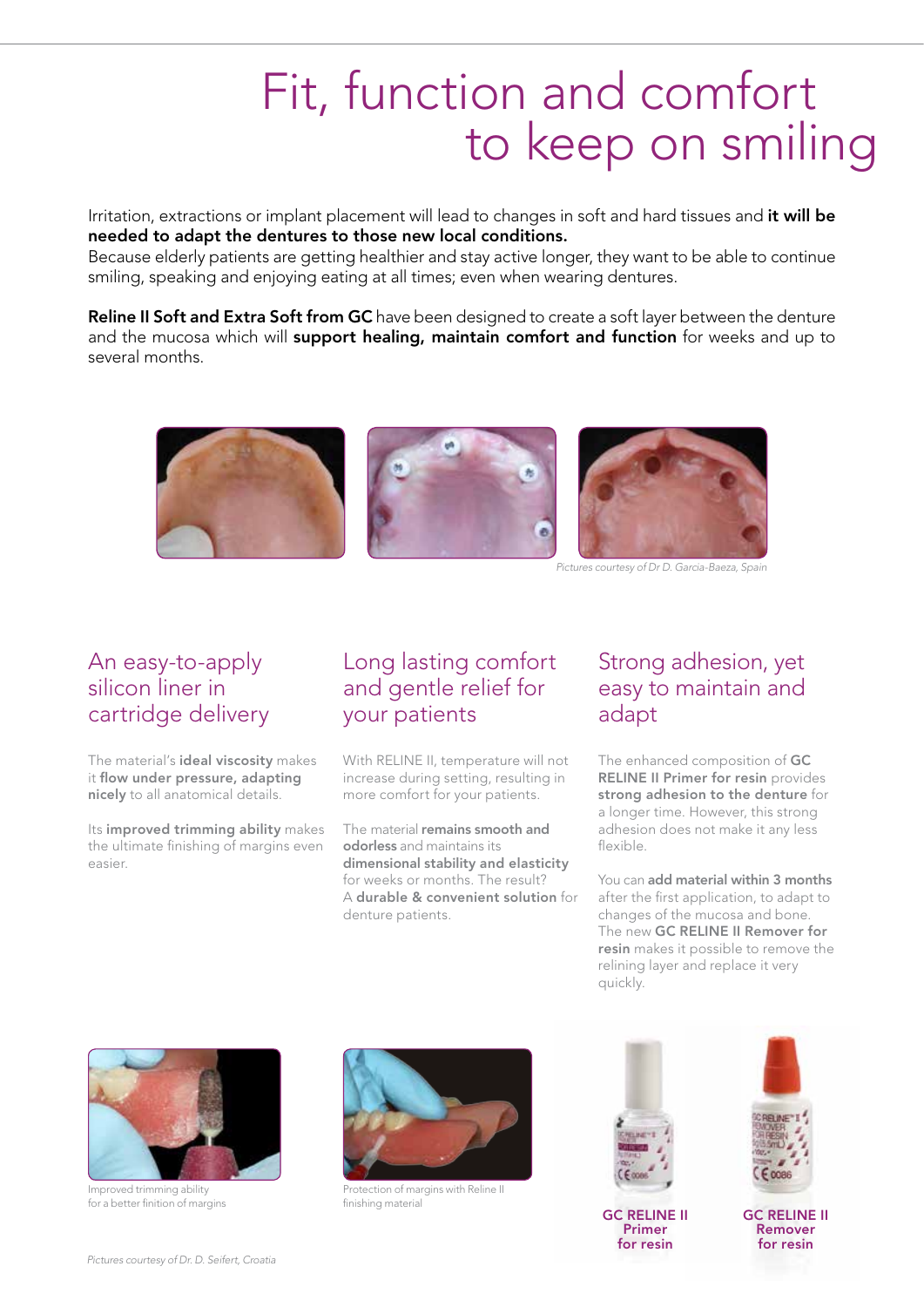# in all circumstances

## From resilience to elasticity: choose the product that best fits the clinical situation

Featuring a Hardness of 32 (Shore A), GC RELINE™ II Extra Soft is a resilient material. It's particularly helpful to normalise irritated tissues and support tissue healing after extraction or implant surgery. It can stay in place for days or weeks.





With a Shore A Hardness of 48, GC RELINE™ II Soft will maintain its elasticity in time and, much like a cushion, spreads the load pressure in case of anatomical problems. It is also ideal to reline implantsupported dentures after the healing phase. It can stay in place for weeks or months.



## Straightforward application & handling, throughout the entire procedure



Initial denture, to be relined following the placement of 4 implants.





Remove the excesses using a scalpel or scissors. Trim with GC RELINE II POINT FOR TRIMMING.



Relieve the area to be relined and roughen the surface.



Easy cartridge delivery. Apply GC RELINE II (Extra) Soft Working time is 2'00".



Finish with GC RELINE II WHEEL FOR FINISHING.



Apply GC RELINE II Primer on the area to be relined. Gently dry with air.



Seat the denture in the mouth and muscle trim. Retain in situ for 5'00".



Relined denture.